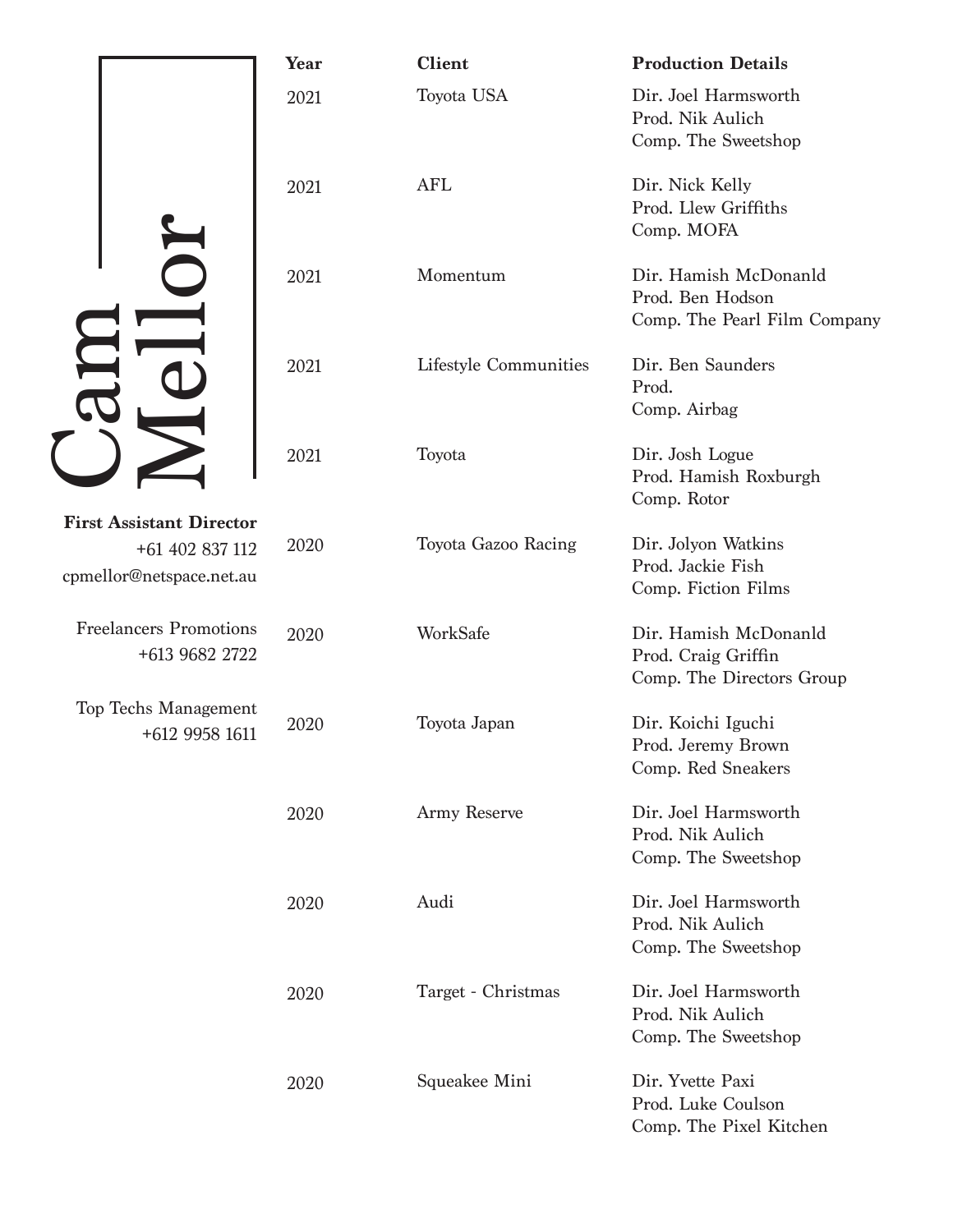|                                                                                | Year | <b>Client</b> | <b>Production Details</b>                                            |
|--------------------------------------------------------------------------------|------|---------------|----------------------------------------------------------------------|
|                                                                                | 2020 | Moose Toys    | Dir. Nicholas Clifford<br>Prod. Elise Trenorden<br>Comp. Truce Films |
|                                                                                | 2020 | <b>BPAY</b>   | Dir. Logan Mucha<br>Prod. Edward Pontifex<br>Comp. The Sweetshop     |
|                                                                                | 2020 | Fetch         | Dir. Christopher Tovo<br>Prod. Jason Byrne<br>Comp. Positive Ape     |
|                                                                                | 2020 | Toyota        | Dir. Josh Logue<br>Prod. Hamish Roxburgh<br>Comp. Rotor Studios      |
|                                                                                | 2020 | <b>BMW</b>    | Dir. Bill Irving<br>Prod. Alex Guillespie<br>Comp. Flare             |
| <b>First Assistant Director</b><br>+61 402 837 112<br>cpmellor@netspace.net.au | 2020 | Dolly's Dream | Dir. Charlotte McClaverty<br>Prod. Jo De Fina<br>Comp. Otto          |
| <b>Freelancers Promotions</b><br>+613 9682 2722                                | 2020 | Officeworks   | Dir. Christopher Tovo<br>Prod. Victoria Schaw<br>Comp. Guilty        |
| <b>Top Techs Management</b><br>+612 9958 1611                                  | 2020 | Ebay          | Dir. Tony Rogers<br>Prod. Jason Byrne<br>Comp. Guilty                |
|                                                                                | 2020 | Caffino       | Dir. Gandy<br>Prod. Luke Coulson<br>Comp. The Pixel Kitchen          |
|                                                                                | 2020 | Suntory Japan | Dir. Wakana Suzuki<br>Prod. Tony Fry<br>Comp. Spinnaker Films        |
|                                                                                | 2020 | Isuzu         | Dir. Matthew McCaughey<br>Prod. Rohan Timlock<br>Comp. Guilty        |
|                                                                                | 2019 | Uber Eats NZ  | Dir. Damien Shatford<br>Prod. Llew Griffiths<br>Comp. The Sweetshop  |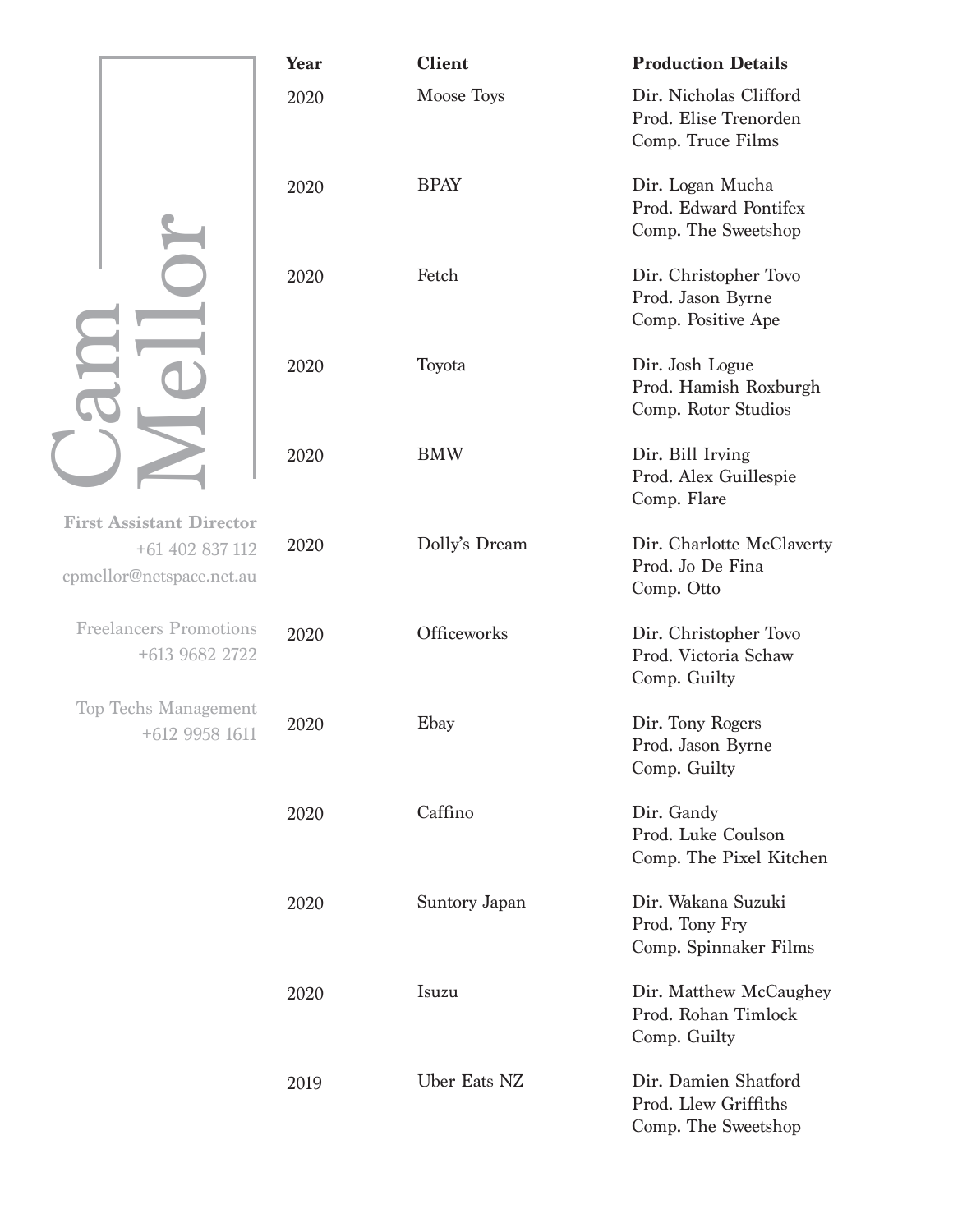|                                                                                | Year | <b>Client</b>        | <b>Production Details</b>                                           |
|--------------------------------------------------------------------------------|------|----------------------|---------------------------------------------------------------------|
|                                                                                | 2019 | Ladbrokes            | Dir. Joel Harmsworth<br>Prod. Llew Griffiths<br>Comp. The Sweetshop |
|                                                                                | 2019 | Telstra              | Dir. Glendyn Ivin<br>Prod. Alice Grant<br>Comp. Exit                |
|                                                                                | 2019 | Target - Winter      | Dir. Ben Briand<br>Prod. Olivia Hantken<br>Comp. Collider           |
|                                                                                | 2019 | Target - Christmas   | Dir. Noah Marshall<br>Prod. Greg Fyson<br>Comp. The Sweetshop       |
|                                                                                | 2019 | Victoria's Big Build | Dir. Ben Saunders<br>Prod. Selin Yeman<br>Comp. Airbag              |
| <b>First Assistant Director</b><br>+61 402 837 112<br>cpmellor@netspace.net.au | 2019 | Carpet Court         | Dir. Hussein Allcajic<br>Prod. Emma Thompson<br>Comp. Photoplay     |
| <b>Freelancers Promotions</b><br>+613 9682 2722                                | 2019 | <b>Bonds Baby</b>    | Dir. Carl Sorheim<br>Prod. Jason Byrne<br>Comp. Positive Ape        |
| <b>Top Techs Management</b><br>+612 9958 1611                                  | 2019 | Officeworks          | Dir. Matthew McCaughey<br>Prod. Jason Byrne<br>Comp. AJF            |
|                                                                                | 2019 | Reflex               | Dir. Michael Princi<br>Prod. Matt Downey<br>Comp. Yelloe            |
|                                                                                | 2019 | Toyota               | Dir. Josh Logue<br>Prod. Hamish Roxburgh<br>Comp. Rotor Studios     |
|                                                                                | 2019 | 7-Eleven             | Dir. Matthew McCaughey<br>Prod. Karen Sproul<br>Comp. Guilty        |
|                                                                                | 2019 | Didi Rideshare       | Dir. Craig McLean<br>Prod. Fiona Herman<br>Comp. Mr Smith           |